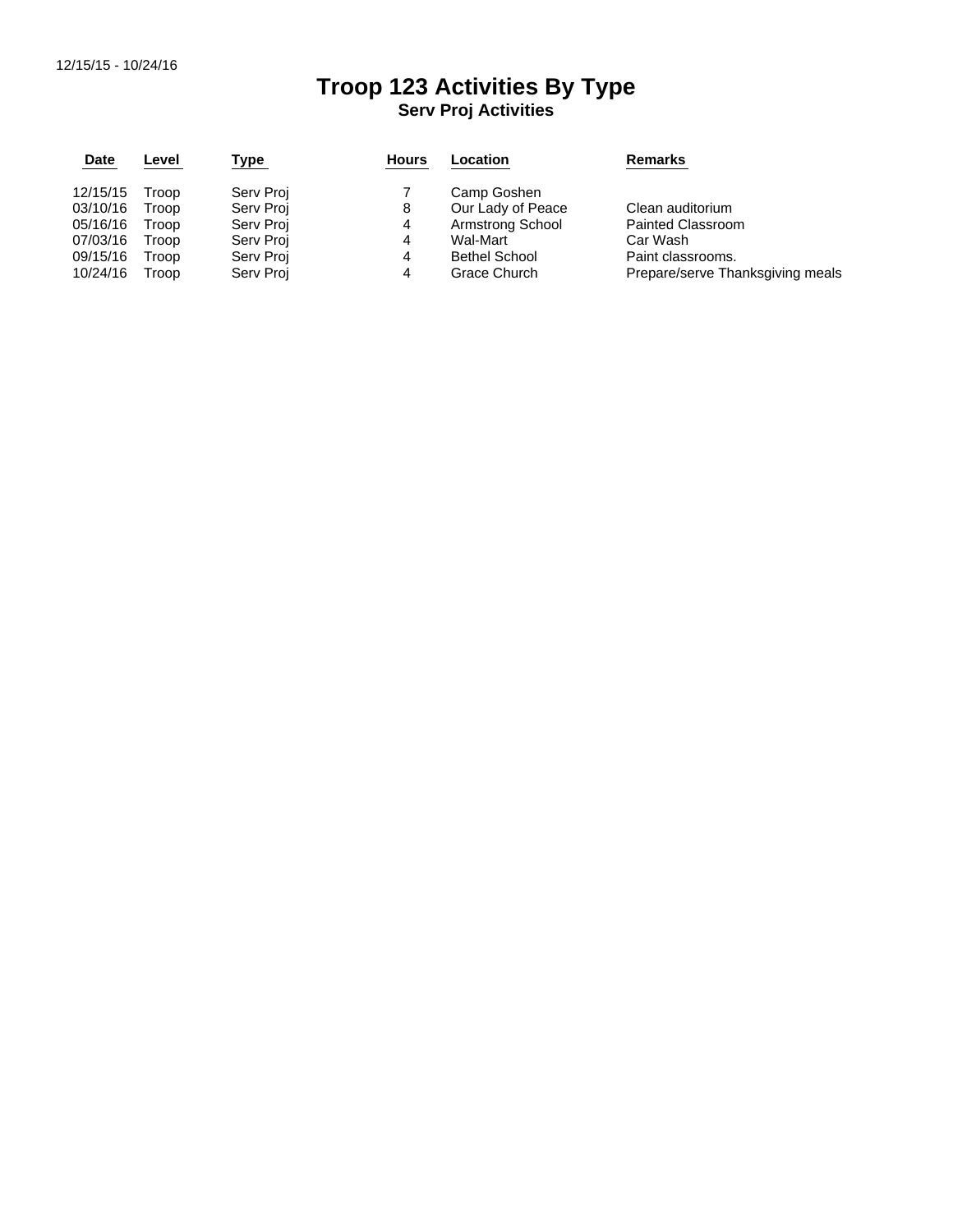## **Troop 123 Activities By Type Serv Proj Activities**

| <b>Scouts</b>            | 12/15/15 | 03/10/16 | 05/16/16 | 07/03/16 | 09/15/16 | 10/24/16 | #              | Hours |
|--------------------------|----------|----------|----------|----------|----------|----------|----------------|-------|
| <b>Carleton Neuben</b>   |          | X        | 2        |          |          |          | $\overline{2}$ | 10    |
| Frederic L Tucker        |          | 6.7      | X        |          |          |          | 3              | 17.7  |
| James Osborne            |          | X        | 3.2      |          |          |          | 3              | 12.7  |
| James Savage             | X        |          | 2.1      |          |          |          | $\overline{2}$ | 9.1   |
| Joseph Scouter           | 2.1      | X        | X        |          |          |          | 3              | 14.1  |
| Samuel Edwards           |          | 3.5      | 3.7      |          |          |          | 3              | 14.2  |
| <b>Total Attendance:</b> |          | 5        | 6        | 0        | 0        | 0        |                | 77.8  |